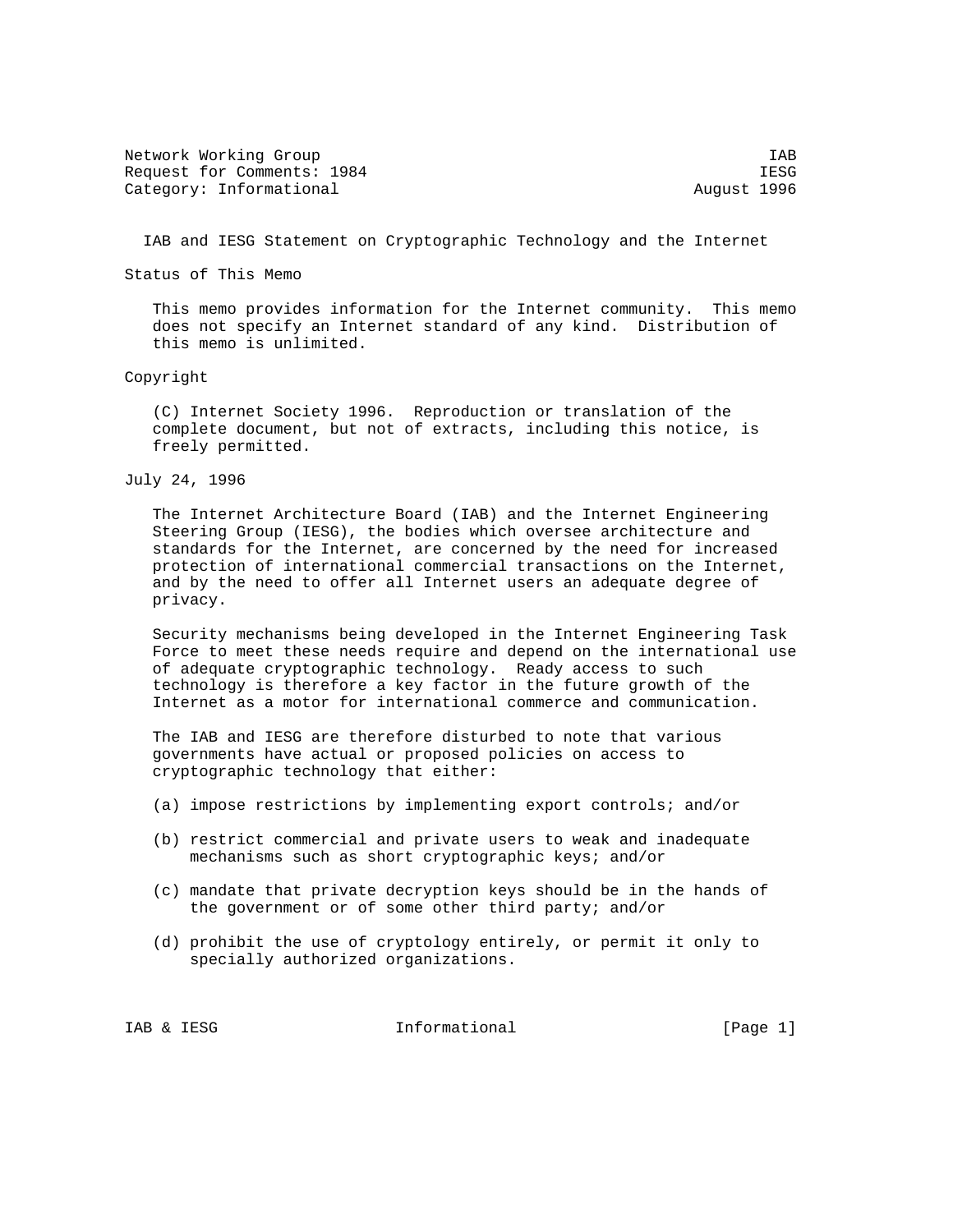We believe that such policies are against the interests of consumers and the business community, are largely irrelevant to issues of military security, and provide only a marginal or illusory benefit to law enforcement agencies, as discussed below.

 The IAB and IESG would like to encourage policies that allow ready access to uniform strong cryptographic technology for all Internet users in all countries.

The IAB and IESG claim:

 The Internet is becoming the predominant vehicle for electronic commerce and information exchange. It is essential that the support structure for these activities can be trusted.

 Encryption is not a secret technology monopolized by any one country, such that export controls can hope to contain its deployment. Any hobbyist can program a PC to do powerful encryption. Many algorithms are well documented, some with source code available in textbooks.

 Export controls on encryption place companies in that country at a competitive disadvantage. Their competitors from countries without export restrictions can sell systems whose only design constraint is being secure, and easy to use.

 Usage controls on encryption will also place companies in that country at a competitive disadvantage because these companies cannot securely and easily engage in electronic commerce.

 Escrow mechanisms inevitably weaken the security of the overall cryptographic system, by creating new points of vulnerability that can and will be attacked.

 Export controls and usage controls are slowing the deployment of security at the same time as the Internet is exponentially increasing in size and attackers are increasing in sophistication. This puts users in a dangerous position as they are forced to rely on insecure electronic communication.

TECHNICAL ANALYSIS

### KEY SIZE

 It is not acceptable to restrict the use or export of cryptosystems based on their key size. Systems that are breakable by one country will be breakable by others, possibly unfriendly ones. Large corporations and even criminal enterprises have the resources to break many cryptosystems. Furthermore, conversations often need to

IAB & IESG  $Informational$  [Page 2]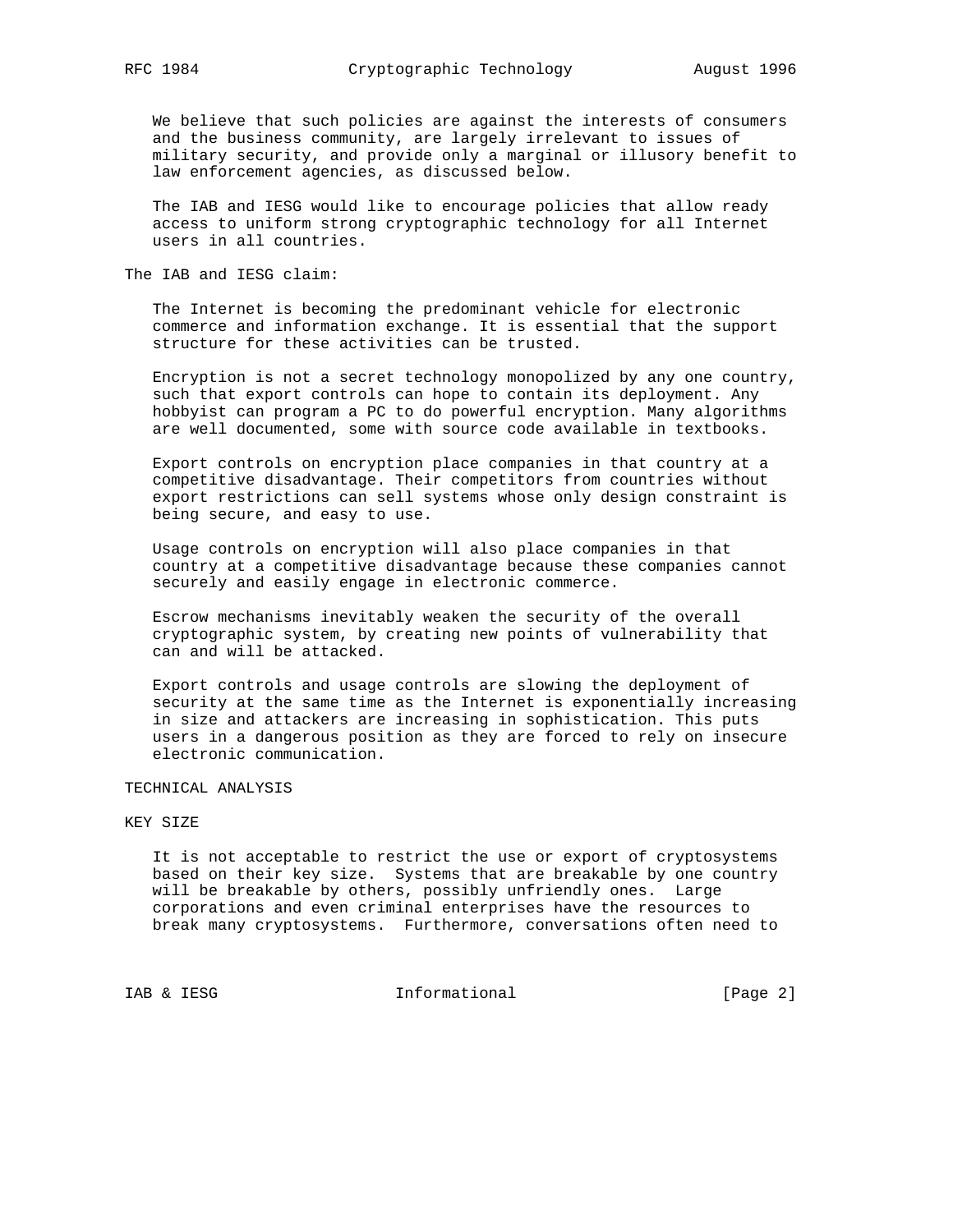be protected for years to come; as computers increase in speed, key sizes that were once out of reach of cryptanalysis will become insecure.

PUBLIC KEY INFRASTRUCTURE

 Use of public key cryptography often requires the existence of a "certification authority". That is, some third party must sign a string containing the user's identity and public key. In turn, the third party's key is often signed by a higher-level certification authority.

 Such a structure is legitimate and necessary. Indeed, many governments will and should run their own CAs, if only to protect citizens' transactions with their governments. But certification authorities should not be confused with escrow centers. Escrow centers are repositories for private keys, while certification authorities deal with public keys. Indeed, sound cryptographic practice dictates that users never reveal their private keys to anyone, even the certification authority.

### KEYS SHOULD NOT BE REVEALABLE

 The security of a modern cryptosystem rests entirely on the secrecy of the keys. Accordingly, it is a major principle of system design that to the extent possible, secret keys should never leave their user's secure environment. Key escrow implies that keys must be disclosed in some fashion, a flat-out contradiction of this principle. Any such disclosure weakens the total security of the system.

#### DATA RECOVERY

 Sometimes escrow systems are touted as being good for the customer because they allow data recovery in the case of lost keys. However, it should be up to the customer to decide whether they would prefer the more secure system in which lost keys mean lost data, or one in which keys are escrowed to be recovered when necessary. Similarly, keys used only for conversations (as opposed to file storage) need never be escrowed. And a system in which the secret key is stored by a government and not by the data owner is certainly not practical for data recovery.

#### SIGNATURE KEYS

 Keys used for signatures and authentication must never be escrowed. Any third party with access to such keys could impersonate the legitimate owner, creating new opportunities for fraud and deceit.

IAB & IESG informational [Page 3]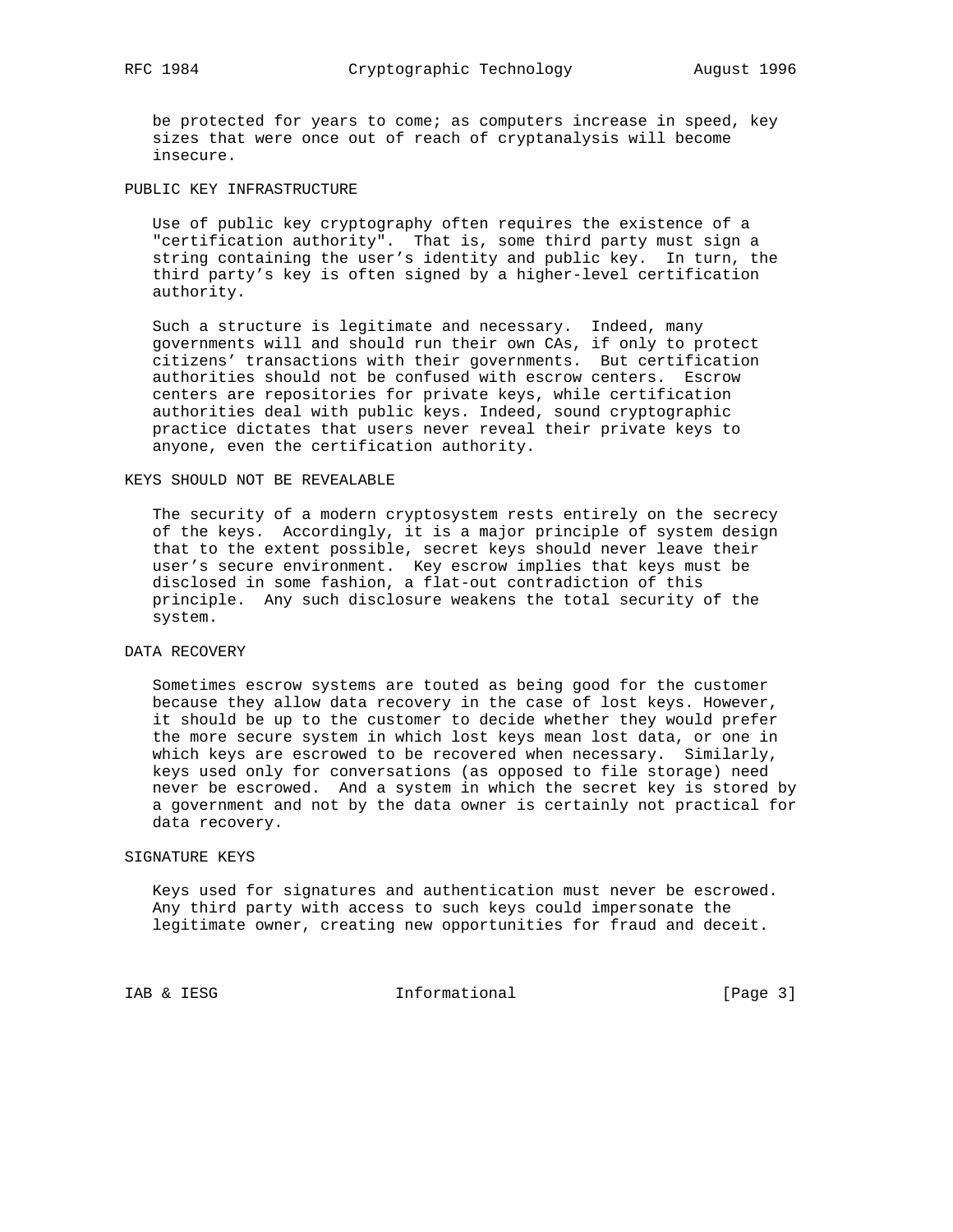Indeed, a user who wished to repudiate a transaction could claim that his or her escrowed key was used, putting the onus on that party. If a government escrowed the keys, a defendant could claim that the evidence had been forged by the government, thereby making prosecution much more difficult. For electronic commerce, non repudiation is one of the most important uses for cryptography; and non-repudiation depends on the assumption that only the user has access to the private key.

### PROTECTION OF THE EXISTING INFRASTRUCTURE

 In some cases, it is technically feasible to use cryptographic operations that do not involve secrecy. While this may suffice in some cases, much of the existing technical and commercial infrastructure cannot be protected in this way. For example, conventional passwords, credit card numbers, and the like must be protected by strong encryption, even though some day more sophisticated techniques may replace them. Encryption can be added on quite easily; wholesale changes to diverse systems cannot.

### CONFLICTING INTERNATIONAL POLICIES

 Conflicting restrictions on encryption often force an international company to use a weak encryption system, in order to satisfy legal requirements in two or more different countries. Ironically, in such cases either nation might consider the other an adversary against whom commercial enterprises should use strong cryptography. Clearly, key escrow is not a suitable compromise, since neither country would want to disclose keys to the other.

# MULTIPLE ENCRYPTION

 Even if escrowed encryption schemes are used, there is nothing to prevent someone from using another encryption scheme first. Certainly, any serious malefactors would do this; the outer encryption layer, which would use an escrowed scheme, would be used to divert suspicion.

## ESCROW OF PRIVATE KEYS WON'T NECESSARILY ALLOW DATA DECRYPTION

 A major threat to users of cryptographic systems is the theft of long-term keys (perhaps by a hacker), either before or after a sensitive conversation. To counter this threat, schemes with "perfect forward secrecy" are often employed. If PFS is used, the attacker must be in control of the machine during the actual conversation. But PFS is generally incompatible with schemes involving escrow of private keys. (This is an oversimplification, but a full analysis would be too lengthy for this document.)

IAB & IESG **IESG** Informational [Page 4]